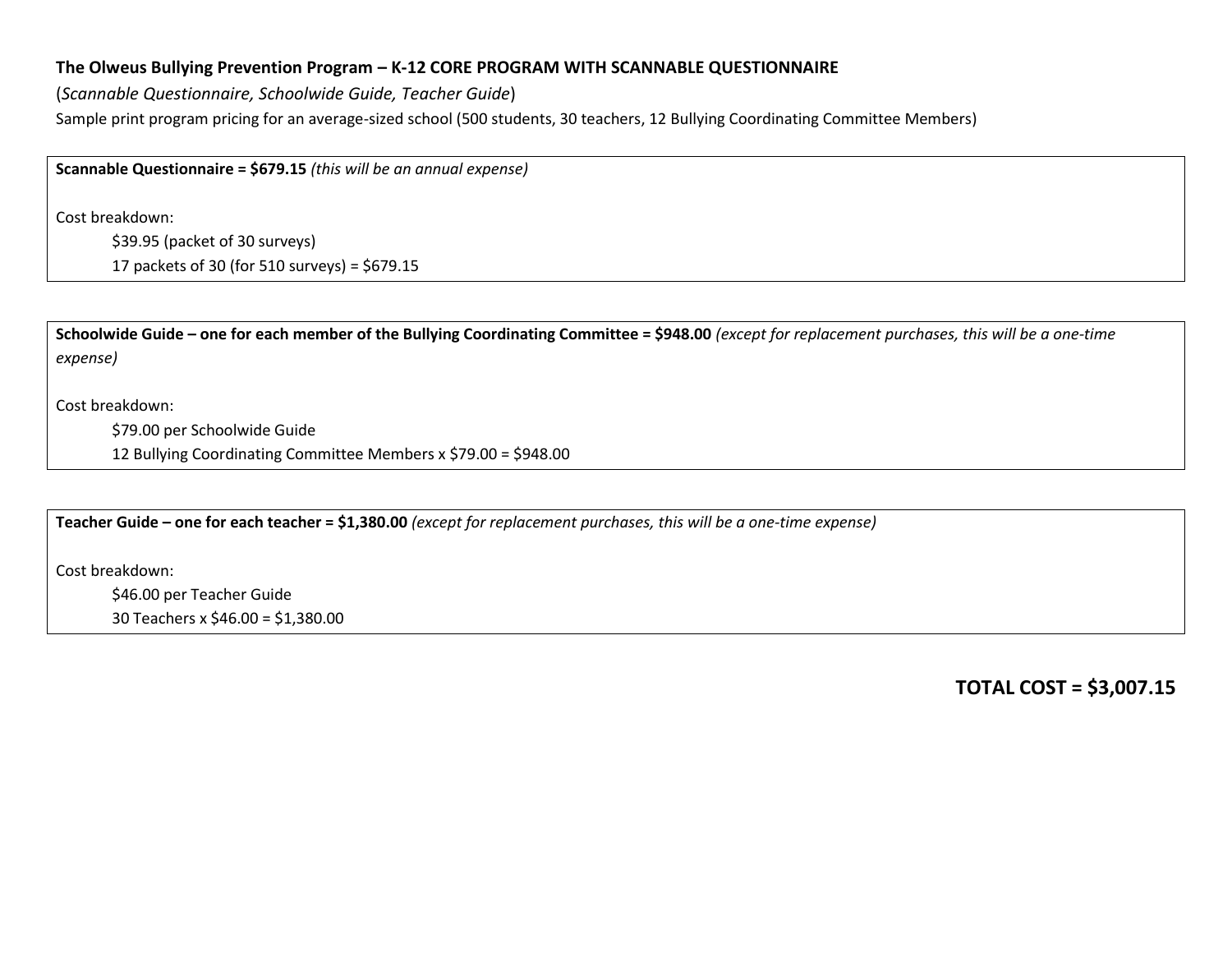## **The Olweus Bullying Prevention Program – K-12 CORE PROGRAM WITH INTERACTIVE WHITEBOARD QUESTIONNAIRE**

(*Interactive Whiteboard Questionnaire, Schoolwide Guide, Teacher Guide*) Sample print program pricing for an average-sized school (500 students, 30 teachers, 12 Bullying Coordinating Committee Members)

**Interactive Whiteboard Questionnaire = \$586.50** *(this will be an annual expense)*

Cost breakdown:

\$34.50 (packet of 30 surveys)

17 packets of 30 (for 510 surveys) = \$586.50

**Schoolwide Guide – one for each member of the Bullying Coordinating Committee = \$948.00** *(except for replacement purchases, this will be a one-time expense)*

Cost breakdown:

\$79.00 per Schoolwide Guide

12 Bullying Coordinating Committee Members x \$79.00 = \$948.00

**Teacher Guide – one for each teacher = \$1,380.00** *(except for replacement purchases, this will be a one-time expense)*

Cost breakdown:

\$46.00 per Teacher Guide 30 Teachers x \$46.00 = \$1,380.00

**TOTAL COST = \$2,914.50**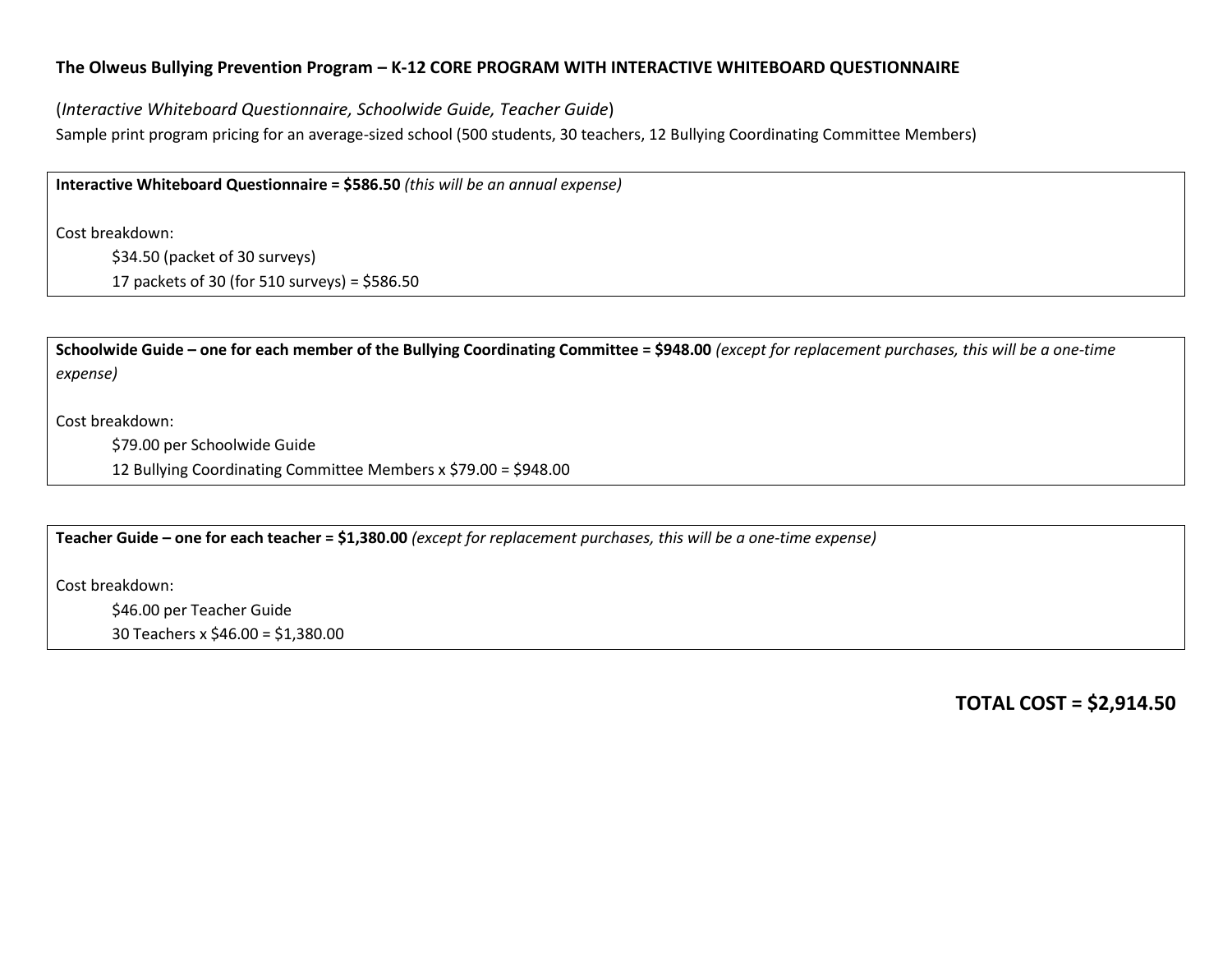## **The Olweus Bullying Prevention Program – K-12 CORE PROGRAM WITH ONLINE QUESTIONNAIRE**

(*Online Questionnaire, Schoolwide Guide, Teacher Guide*)

Sample print program pricing for an average-sized school (500 students, 30 teachers, 12 Bullying Coordinating Committee Members)

**Online Questionnaire = \$500.00** *(this will be an annual expense)*

Cost breakdown:

\$1.00 per student 500 students \$1.00 = \$500.00

**Schoolwide Guide – one for each member of the Bullying Coordinating Committee = \$948.00** *(except for replacement purchases, this will be a one-time expense)*

Cost breakdown:

\$79.00 per Schoolwide Guide

12 Bullying Coordinating Committee Members x \$79.00 = \$948.00

**Teacher Guide – one for each teacher = \$1,380.00** *(except for replacement purchases, this will be a one-time expense)*

Cost breakdown:

\$46.00 per Teacher Guide

30 Teachers x \$46.00 = \$1,380.00

**TOTAL COST = \$2,828.00**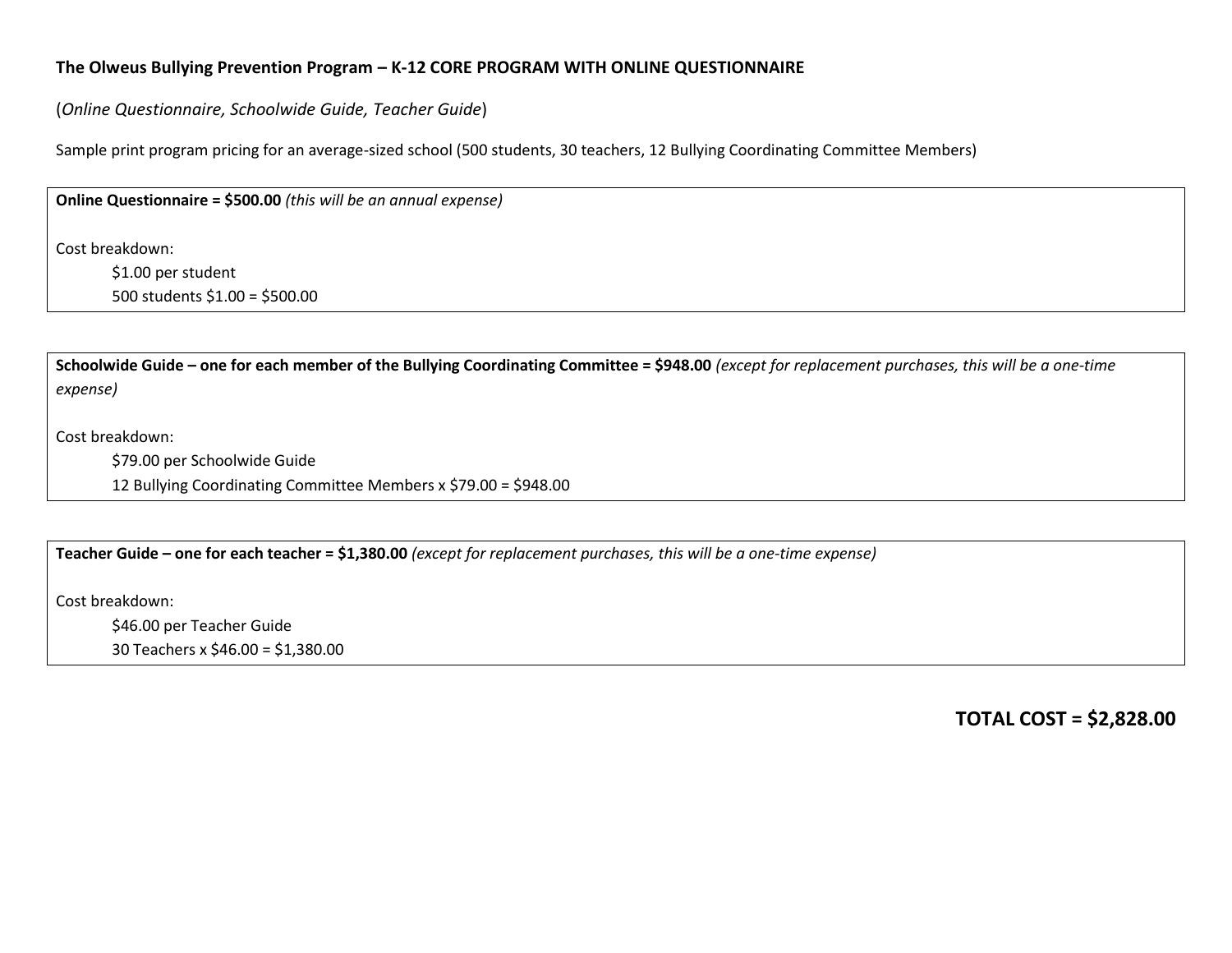# **The Olweus Bullying Prevention Program – ELEMENTARY SCHOOL SUPPLEMENTAL PROGRAM MATERIALS** (*Class Meetings and Individual*

*Interventions* DVD, *Class Meetings That Matter*, *Bullying Introductory Video for Elementary School*, *Cyber Bullying for Grades 3-5*) Sample print program pricing for an average-sized school\* (500 students, 30 teachers, 12 Bullying Coordinating Committee Members)

#### **Class Meetings and Individual Interventions DVD – one for the school = \$195.00** *(except for replacement purchases, this will be a one-time expense)*

Cost breakdown:

\$195.00 per Class Meetings and Individual Interventions DVD 1 copy for the school x \$195.00 = \$195.00

**Class Meeting That Matter for Grades K-5 – one for each teacher = \$2,370.00** *(except for replacement purchases, this will be a one-time expense)*

Cost breakdown:

\$79.00 per Class Meetings That Matter

30 teachers x \$79.00 = \$2,370.00

**Bullying Introductory Video for Elementary School – two for the school = \$238.00** *(except for replacement purchases, this will be a one-time expense)*

Cost breakdown:

\$119.00 per DVD

2 copies for the school  $x$  \$119.00 = \$238.00

**Cyber Bullying for Grades 3-5 – 3 for the school = \$327.00** *(except for replacement purchases, this will be a one-time expense)*

Cost breakdown:

\$109.00 per manual

3 copies for the school x \$109.00 = \$327.00

**TOTAL COST = \$3,130.00** *\*In this pricing structure, teachers will be sharing materials*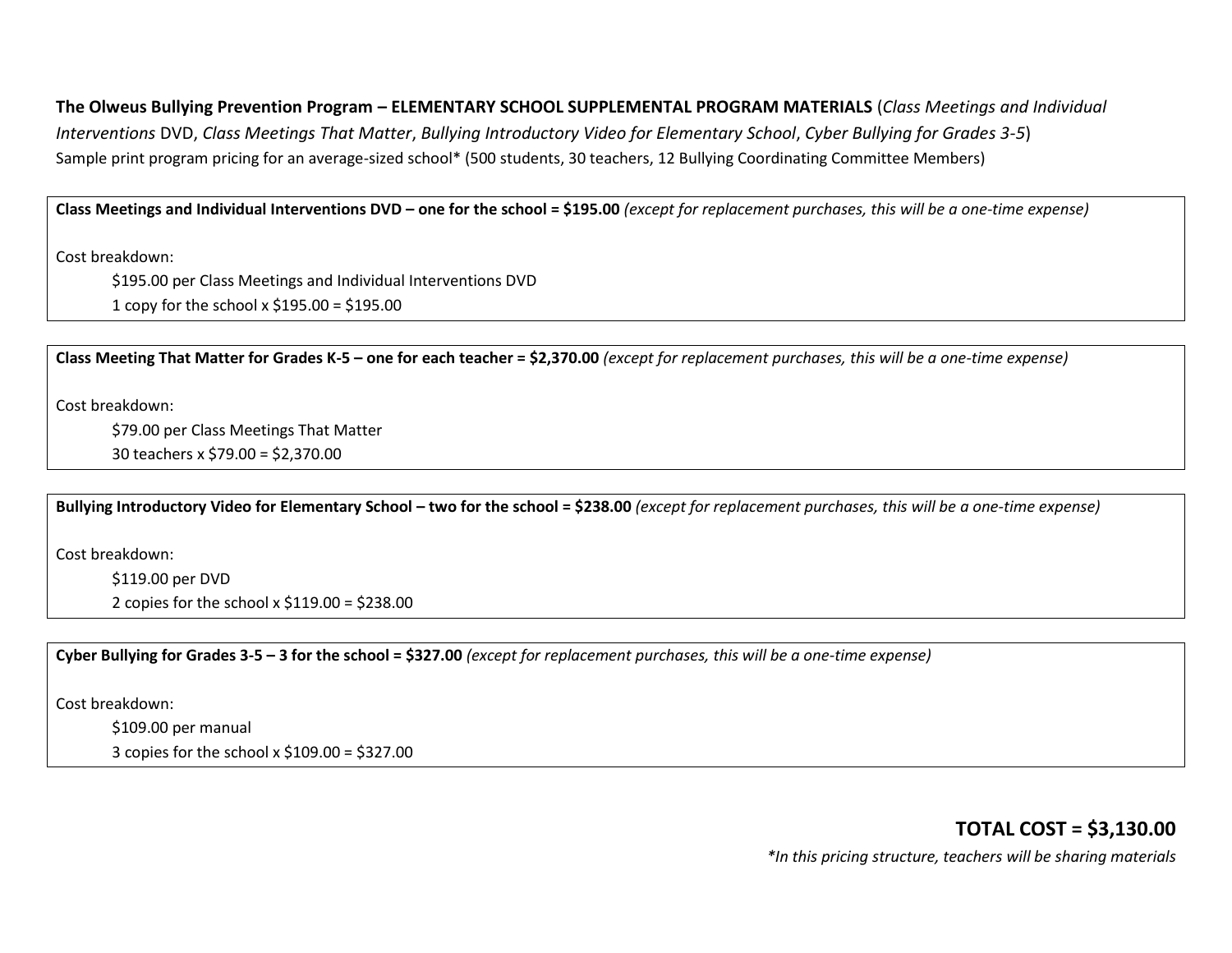**The Olweus Bullying Prevention Program – MIDDLE SCHOOL SUPPLEMENTAL PROGRAM MATERIALS** (*Class Meetings and Individual Interventions* DVD, *Class Meetings That Matter*, *Bullying Introductory Video for Middle School*, *Cyber Bullying for Grades 6-12*) Sample print program pricing for an average-sized school\* (500 students, 30 teachers, 12 Bullying Coordinating Committee Members)

**Class Meetings and Individual Interventions DVD – one for the school = \$195.00** *(except for replacement purchases, this will be a one-time expense)*

Cost breakdown:

\$195.00 per Class Meetings and Individual Interventions DVD 1 copy for the school x \$195.00 = \$195.00

**Class Meeting That Matter for Grades 6-8 – one for each teacher = \$2,070.00** *(except for replacement purchases, this will be a one-time expense)*

Cost breakdown:

\$69.00 per Class Meetings That Matter

30 teachers x \$69.00 = \$2,070.00

**Bullying Introductory Video for Middle School – two for the school = \$238.00** *(except for replacement purchases, this will be a one-time expense)*

Cost breakdown:

\$119.00 per DVD

2 copies for the school x \$119.00 = \$238.00

**Cyber Bullying for Grades 6-12 – 3 for the school = \$327.00** *(except for replacement purchases, this will be a one-time expense)*

Cost breakdown:

\$109.00 per manual

3 copies for the school x \$109.00 = \$327.00

**TOTAL COST = \$2,830.00**

\* *In this pricing structure, teachers will be sharing materials*